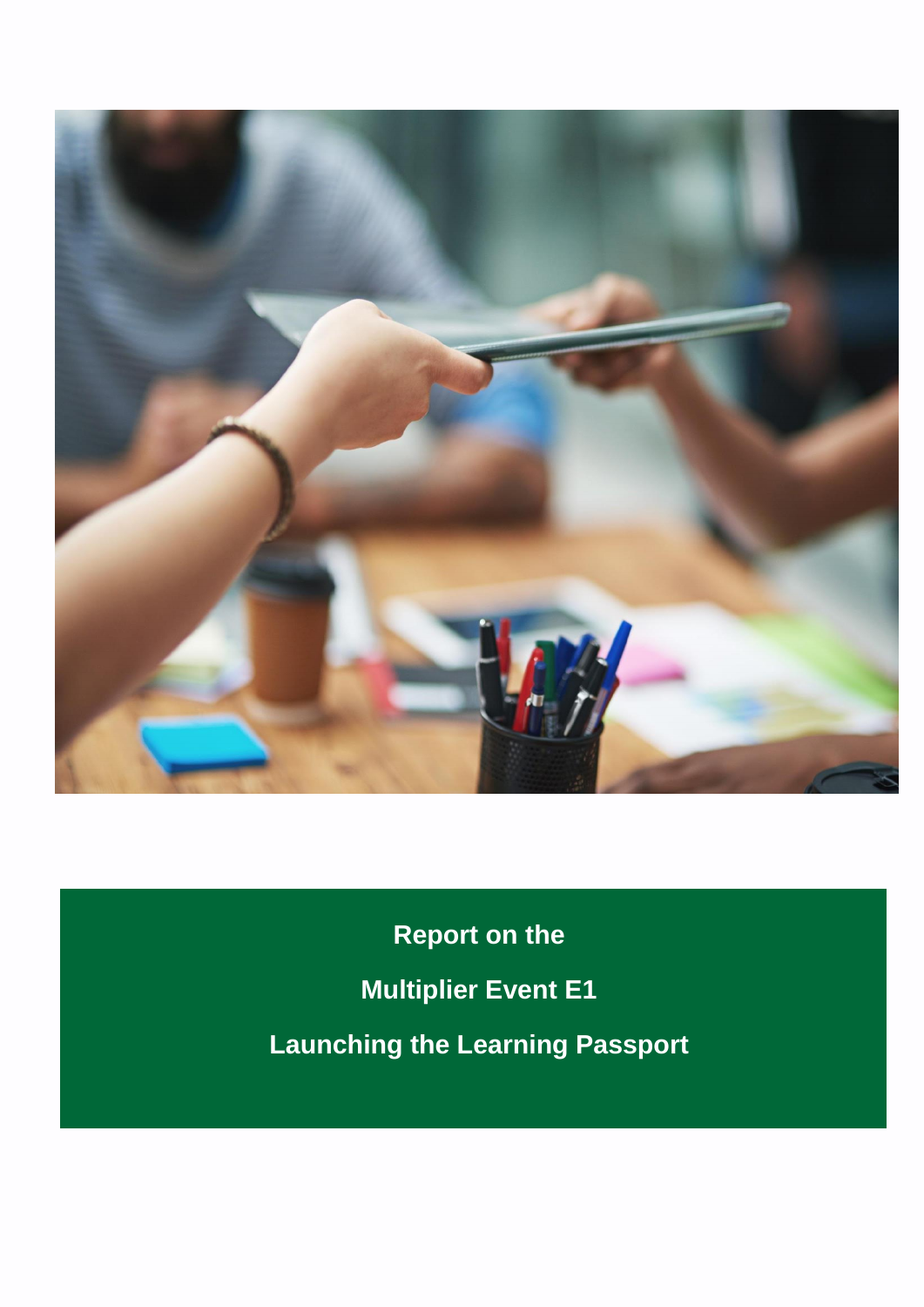### **Authors**

András Szűcs

Ferenc Tátrai

Kinga Szokolay

## **Contributors**

Judit Kőműves

#### **Editors**

Kinga Szolokay

Ferenc Tátrai

### **Layout**

Standard OEPass template

## **Copyright**

(C) 2018, OEPASS Consortium

# **The OEPass Consortium**

| Duale Hochschule Baden-Württemberg Heilbronn           | <b>DHBW</b> | DE.        |
|--------------------------------------------------------|-------------|------------|
| Stifterverband                                         | <b>SV</b>   | DE.        |
| European Distance and e-Learning Network               | <b>EDEN</b> | UK.        |
| <b>Budapest University of Technology and Economics</b> | <b>BME</b>  | HU         |
| Lithuanian Association of Distance and e-Learning      | LieDm       | LT         |
| Knowledge Innovation Centre                            | KIC.        | MT         |
| <b>National Distance Education University</b>          | <b>UNED</b> | ES         |
| <b>Tampere University of Technology</b>                | TUT         | <b>FIN</b> |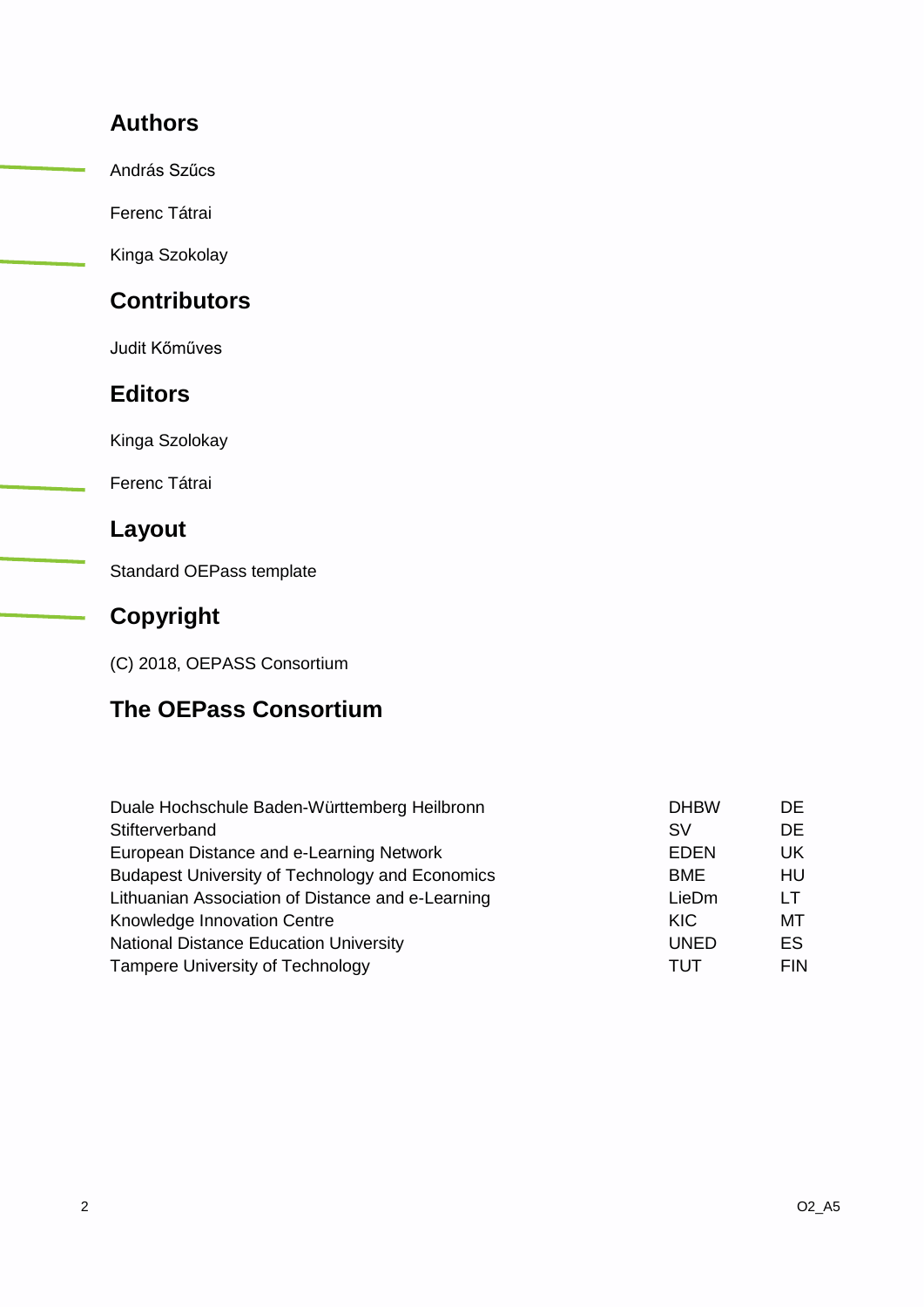This project has been funded with support from the European Commission. This publication reflects the views only of the authors, and the Commission cannot be held responsible for any use which may be made of the information contained therein.

This work is licensed under a Creative Commons Attribution-ShareAlike 4.0 International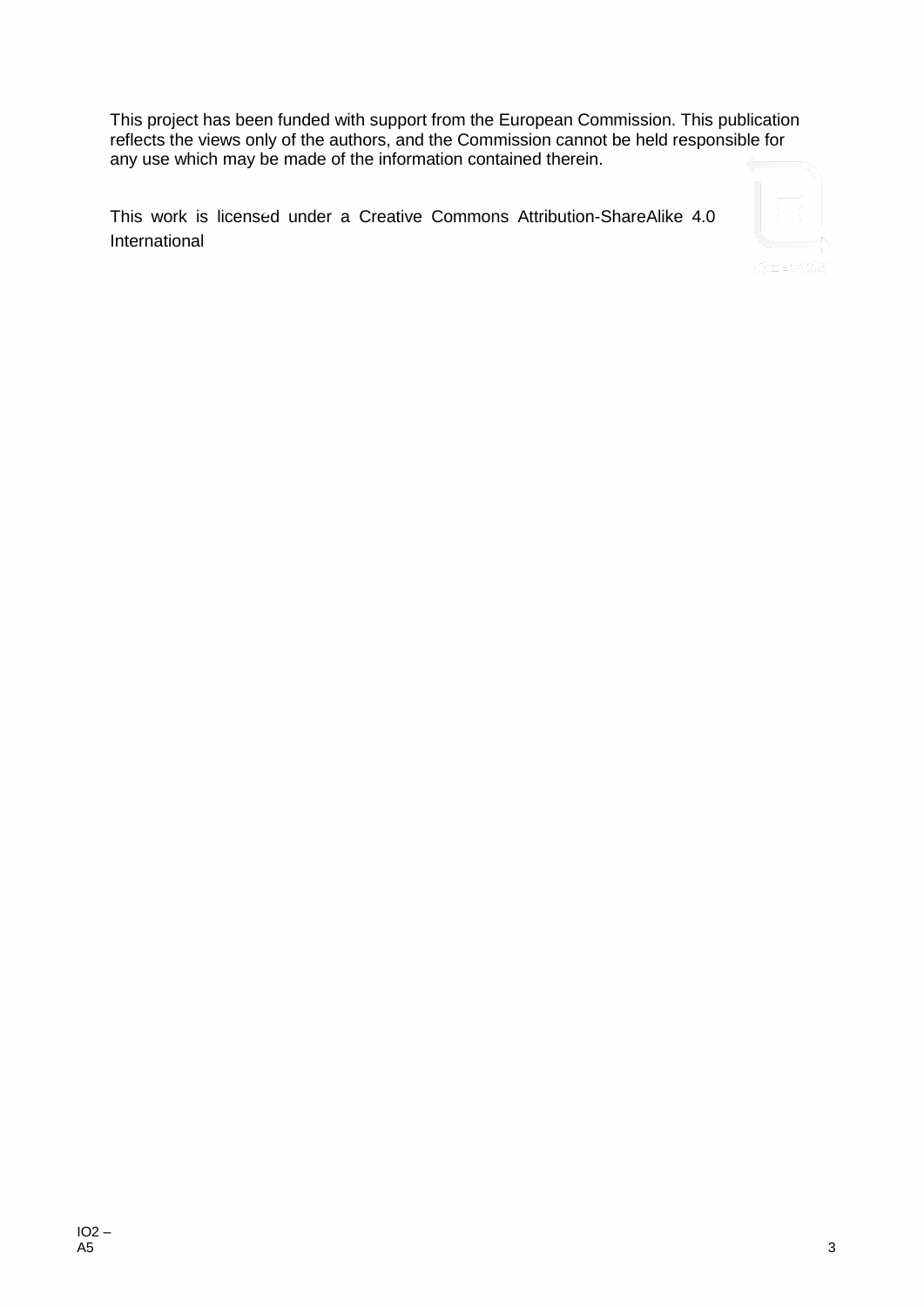The [learning passport](https://oepass.eu/outputs/learningpassport/) is intended to serve as a supplement to the (micro) credential, to facilitate its recognition by other institutions. It is intended to be a standard form for collection of information about open education experiences.

| <b>Activity E1</b>                                                                                                                                                                                                                                                                                                                                                 |                                                                                   |  |
|--------------------------------------------------------------------------------------------------------------------------------------------------------------------------------------------------------------------------------------------------------------------------------------------------------------------------------------------------------------------|-----------------------------------------------------------------------------------|--|
|                                                                                                                                                                                                                                                                                                                                                                    |                                                                                   |  |
| Date and time                                                                                                                                                                                                                                                                                                                                                      | 25 October 2018                                                                   |  |
| <b>Number of participants</b>                                                                                                                                                                                                                                                                                                                                      | 33                                                                                |  |
| <b>Activity Venue</b>                                                                                                                                                                                                                                                                                                                                              | Universitat Oberta de Catalunya, Barcelona, Spain                                 |  |
|                                                                                                                                                                                                                                                                                                                                                                    |                                                                                   |  |
| <b>Brief description of the activity</b>                                                                                                                                                                                                                                                                                                                           |                                                                                   |  |
| The multiplication event (See activity 02A5) served as the launch event for the Learning<br>Passport amongst European Higher Educational Institutions. It involved a half-day seminar<br>that covered the following topics:<br>• Current state of recognition of open educational credentials in Europe                                                            |                                                                                   |  |
| • The learning passport as a way to facilitate recognition of open credentials in Europe                                                                                                                                                                                                                                                                           |                                                                                   |  |
| The event attracted over 30 participants, and was held on the sidelines of <b>EDEN's</b><br>Research Workshop RW10. It targted open education experts of European Higher<br><b>Education Institutions.</b><br>All presentations were recorded and uploaded to publicly accessible sites (Slideshare /<br>Project website) to ensure widest possible dissemination. |                                                                                   |  |
|                                                                                                                                                                                                                                                                                                                                                                    |                                                                                   |  |
| <b>Field or Subject</b>                                                                                                                                                                                                                                                                                                                                            |                                                                                   |  |
| Non-formal education, open education, credentials, micro-credentials, quality<br>aspects, standardisation of terms, technical standards, data warehouse for<br>collected digital credentials.                                                                                                                                                                      |                                                                                   |  |
| <b>Target Group</b>                                                                                                                                                                                                                                                                                                                                                |                                                                                   |  |
| <b>Experts from European Higher Education Institutions</b>                                                                                                                                                                                                                                                                                                         |                                                                                   |  |
| <b>Presenters and key issues</b>                                                                                                                                                                                                                                                                                                                                   |                                                                                   |  |
| Mediator of the workshop: Thimoty Reed, EDEN EC member, Senior Lecturer in the<br>Department of Computer Languages and Systems, UNED, Spain<br>Presenters:                                                                                                                                                                                                         |                                                                                   |  |
| Ulf Daniel Ehlers, Vice-president, Co-Operative State University Baden-Wurttemberg,<br>Germany, EDEN EC member                                                                                                                                                                                                                                                     |                                                                                   |  |
| Anthony Camillery, Director of Knowledge Innovation Centre                                                                                                                                                                                                                                                                                                         |                                                                                   |  |
| Florian Rampelt, Deputy managing director at Hochschulforum Digitalisierung, Germany                                                                                                                                                                                                                                                                               |                                                                                   |  |
| Key issues:                                                                                                                                                                                                                                                                                                                                                        |                                                                                   |  |
| Challenges of the present credentialing system                                                                                                                                                                                                                                                                                                                     |                                                                                   |  |
|                                                                                                                                                                                                                                                                                                                                                                    | The mission of OEPass project as a response to the challenges                     |  |
| Key aspects of quality credentials<br>-                                                                                                                                                                                                                                                                                                                            |                                                                                   |  |
| Standardization of non-formal educational recognitions                                                                                                                                                                                                                                                                                                             |                                                                                   |  |
| Introduction of the Learning Passport                                                                                                                                                                                                                                                                                                                              |                                                                                   |  |
| <b>Results achieved</b>                                                                                                                                                                                                                                                                                                                                            |                                                                                   |  |
|                                                                                                                                                                                                                                                                                                                                                                    | Raising awareness of the professional community to the problem of recognition and |  |
| credentialing of non-formal open education attainments                                                                                                                                                                                                                                                                                                             |                                                                                   |  |
| Putting the question of quality of credentials into the focus of discussions about<br>micro-credentials.                                                                                                                                                                                                                                                           |                                                                                   |  |
|                                                                                                                                                                                                                                                                                                                                                                    |                                                                                   |  |
|                                                                                                                                                                                                                                                                                                                                                                    | Putting the issue of metadata standardisation on the agenda                       |  |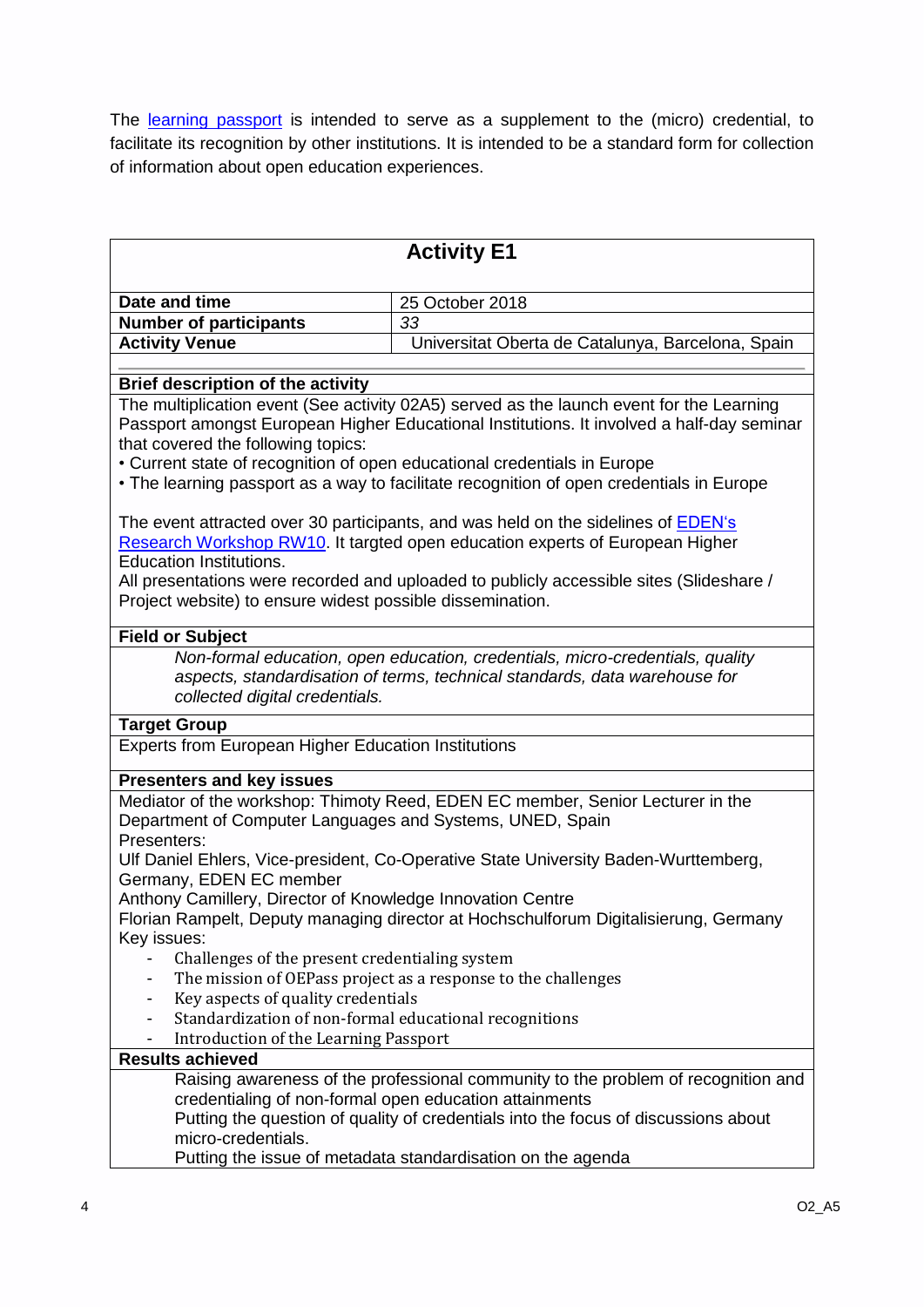| Questions and comments of experts to support the finalisation of the learning<br>passport collected.                                                                                                                                                                                                                                                     |
|----------------------------------------------------------------------------------------------------------------------------------------------------------------------------------------------------------------------------------------------------------------------------------------------------------------------------------------------------------|
| <b>List of annexes</b>                                                                                                                                                                                                                                                                                                                                   |
| 1) Proof of attendance: a participants list (name, date, place of the event; name,<br>e-mail address, signature, sending organisation of the participant) detailed agenda                                                                                                                                                                                |
| 2) Presentaions Ulf-Daniel Elher's<br>Anthony F. Camilieri's                                                                                                                                                                                                                                                                                             |
|                                                                                                                                                                                                                                                                                                                                                          |
| <b>Group Work</b><br>3)                                                                                                                                                                                                                                                                                                                                  |
| Final form of the Learning Passport<br>4)                                                                                                                                                                                                                                                                                                                |
| $F \cup$ $\mathcal{L}$ $\mathcal{L}$ $\mathcal{L}$ $\mathcal{L}$ $\mathcal{L}$ $\mathcal{L}$ $\mathcal{L}$ $\mathcal{L}$ $\mathcal{L}$ $\mathcal{L}$ $\mathcal{L}$ $\mathcal{L}$ $\mathcal{L}$ $\mathcal{L}$ $\mathcal{L}$ $\mathcal{L}$ $\mathcal{L}$ $\mathcal{L}$ $\mathcal{L}$ $\mathcal{L}$ $\mathcal{L}$ $\mathcal{L}$ $\mathcal{L}$ $\mathcal{L}$ |

5) <u>[Video record](https://www.youtube.com/watch?v=wWcPl9cT0zE&list=PLAO3ySlu9pvNZTnzVQe_xwIIuQ8zog8FS)</u> of the workshop.

#### **Summary and conclusions of the OEPass E1 multiplier event "Launch of Learning Passport for Open Education Credentialisation"**

The first presentation was held by Ulf Daniel Ehlers (*Baden-Wurttemberg Cooperative State University*) with the title of "Credentials-European Higher Education in Transition"

The main topics and conclusions presented:

- Challenges of the present credentialing system or students, educational institutions, and employers:
- The mission of OEPass as a response to the challenges:
	- Enhancing the portability of credentials to support student advancement
	- Informing student decision making about which credentials to pursue
	- Providing context for educational institutions to make appropriate investments in developing and enhancing credentials
	- Increasing employers' trust in and use of credentials in their human resource processes
- Different definitions of credential
- Different kinds of credentials with examples
- Badges as digital representation of learning achievements
- Stackable and connected credentials and their connection to carrier pathways
- Investments in creating credentials platforms (Lumina Foundation, UK Government)
- OEPass Initiative: Towards a Europen better connected credential ecosystem
	- $\circ$  Key components of a credential ecosystem: credential descriptors (terms, metadata scheme), Credential Registry ("Warehouse")
	- o Stakeholders of the credential system:
		- **Credential Earners** 
			- Credential Issuers
			- **Credential Consumers**

The second presentation by Anthony F. Camiliery of Knowledge Innovation Centre discussed the subject of [Quality Credentials in Open Education](https://www.slideshare.net/anthonycamilleri/quality-of-credentials-in-open-educatioon)

The main topics included:

- Recognition & Portability of credentials vs. Overall Quality of credentials
- (Inherent) Credential quality
- Problems emerging: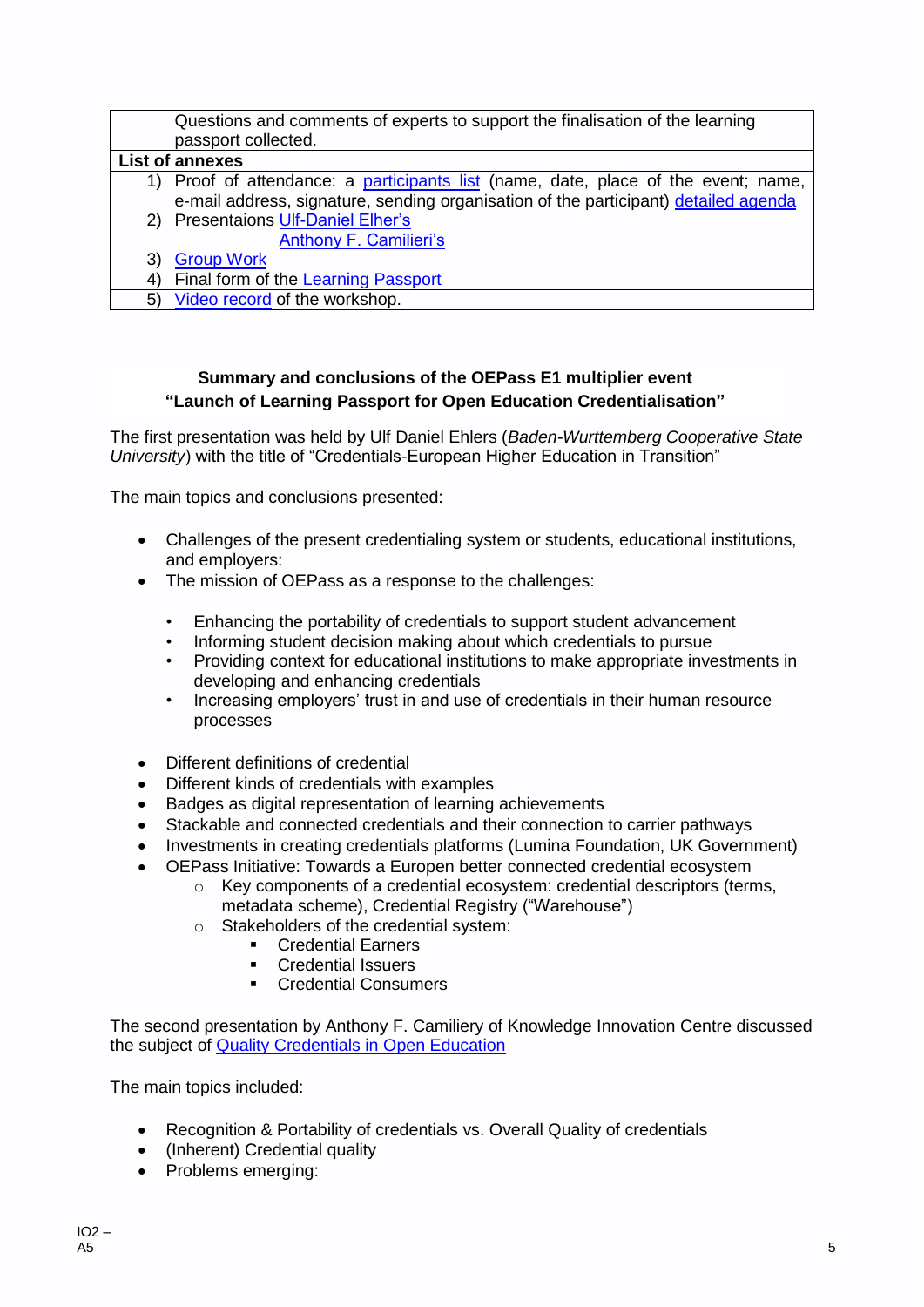- The average employer will not research your credentials, If it costs an employer more to verify a credential then to test the skills, the credential is effectively worthless.
- Paper credentials are hard to use and share
- Lack of Technical Standards leads to exclusion
- Closed Standards for Security and Verification
- No Aggregation of Credential Data
- Technical Quality Characteristics for Digital Credentials (Quality Principles)
- Modularity and transparency of credentials
- Actions to Improve Credential-Quality
- Recommendations for EU & EHEA
	- 1. Extend concepts of recognition and portability to all credentials.
	- 2. A European Agency for the Quality of Credentials could publish recommendations on the quality of different formats and technologies behind open education.
	- 3. The next revision of the ESGs should consider the value of the credentials issued by an institution within their criteria including questions related to technology.
	- 4. A "Bologna Digital" should include the discourse on technologies and infrastructures & focus on a comprehensive technical standard for credentials, encompassing all technical characteristics.
- Recommendations for innovators
	- 1. Degrees are the gold standard of credentials for good reason they should be emulated.
	- 2. Innovators that ignore the technical quality of their credentials, lower the quality of their outputs (exception for global brands with unparalleled inherent quality)

In the second, interactive part of the workshop Florian Rampelt showed examples of credentials and used tables to illustrate the classification of credentials.

Attendants were asked to form 3 groups and analyse 3 different practical credential case with respect to the five key quality indicator of the credential: distinct, authentic, accessible, exchangeable, portable. They were given a handout describing the 3 cases and the quality aspects (See Annex 4).

Results of the analysis:

- Non of the credential cases fulfilled all credential quality criteria.
- the bachelor's degree can be authentic as certificate but what is behind we have no information, but it is based on trust, popularity of the institution but not on actual quality aspects.
- The MOOC certificate is a portable and accessible credential, but there were doubt about the verification of the issuer. No information about the learning experience. Also as time passing by, the MOOC session itself could became unavailable in the digital space.
- open badges are images with embedded meta-data and often need special software to make it usable.
- human habit changes slower and people still like to print out documents.
- $\bullet$  the 3<sup>rd</sup> group concluded digitalised documents that also exist in paper form are good solutions in special cases, e.g. when refugees' institution lost the data of the student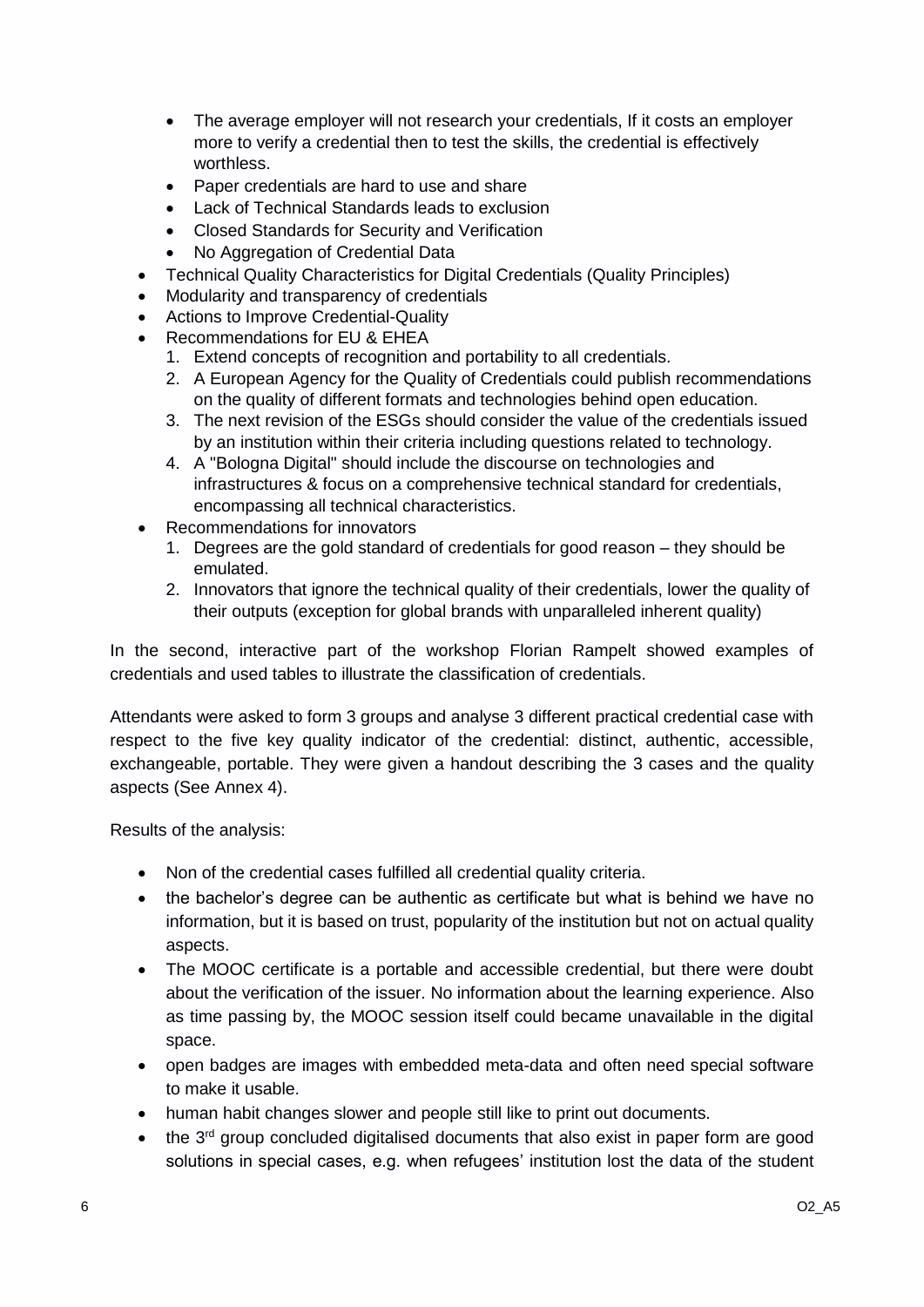because of unforeseen circumstances and the digital version (if authenticated) becomes very important.

Following the interactive part, Anthony Camillery summed up the requirements of a real open education system to overcome the present rather closed, hard to use and share, non-inclusive, time consuming systems.

The existing system of (digital) credentials were found inappropriate based on the following characteristics:

- Limited Access to Underlying Information
- Credentials are still not digital
- Lack of (Technical) Standards for Credential Information
- Closed Standards for Security & Verification
- No Aggregation of Credential Data

The OEPass project aims to create a digital standard format for documenting open education credentials based on ECTS. The concept of the Learning Passport was explained. It has information about the five key elements.

- The awarding body
- Educational credential
- Credential type
- Holder of educational credential and the accomplishment
- Evidence

These data make us able to define credentials in terms of other credentials.

The data warehouse "github" to collect the open digital credentials was introduced to the participants.

Partner

EDEN

25 October, 2018